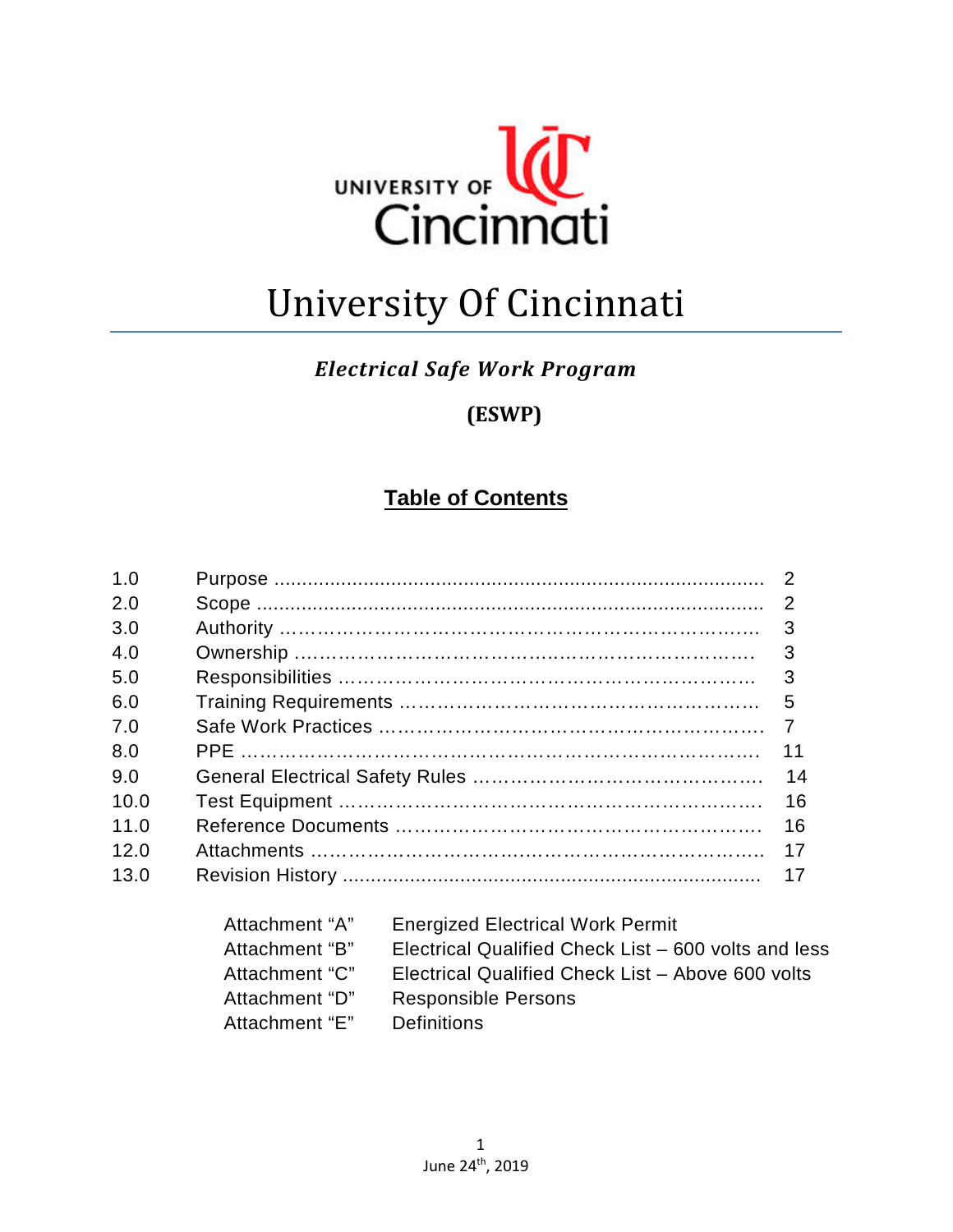# University Of Cincinnati

*Electrical Safe Works Program*

#### **1.0 PURPOSE**

Electricity is a serious work place hazard, capable of causing both employee injury as well as serious property damage. By providing employees with proper electrical safety training and by reviewing this program with employees, the University of Cincinnati hopes to reduce the risk of such incidents.

This program establishes the minimum requirements for employees and contractors that work on or near electrical equipment at all University of Cincinnati locations. This standard implements the requirements of the most current version of the NFPA 70E (Standard for Electrical Safety in the Workplace) which is enforced by OSHA standards 29 CFR 1910.331 – 1910.335. This document also addresses OSHA standard 29 CFR 1910.269 (Standards for Electric Power Generation, Transmission and Distribution).

#### **2.0 SCOPE**

This program is mandatory and applies to all University employees, contractors, vendors and contracted service employee's that may be exposed to electrical hazards in the course of performing their work.

This program will be reviewed every three years for compliance with the NFPA 70E and relevant OSHA documents.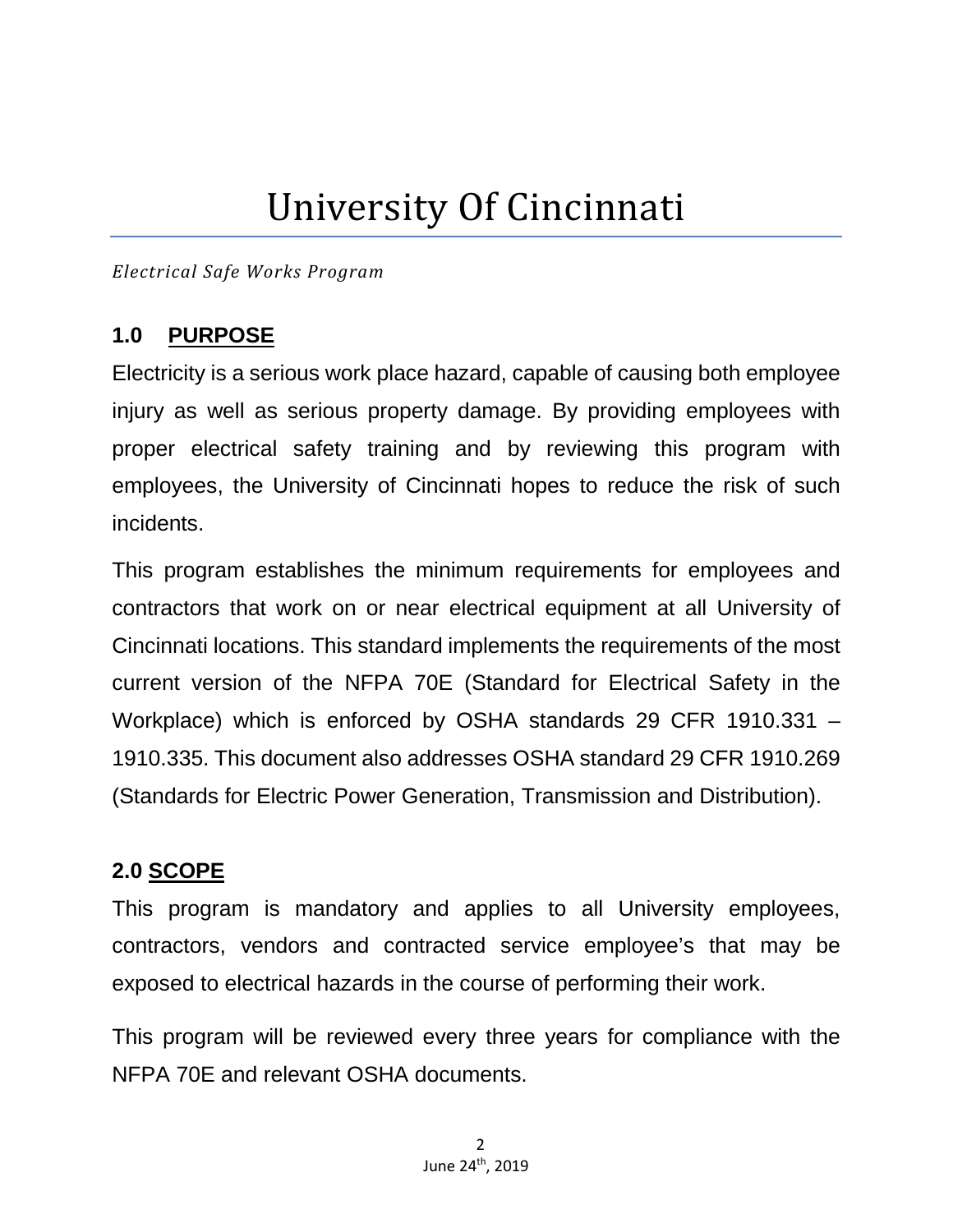#### **3.0 AUTHORITY**

This is a University of Cincinnati safety program that establishes the minimum requirements for all sites where employees, contractors, and vendors are stationed. To the extent this program conflicts with federal or local legal requirements, the more stringent requirements shall be followed as long as they do not violate any legal requirements.

#### **4.0 OWNERSHIP OF THIS PROGRAM**

**The Administration & Finance (A&F) Facilities Management Department (FM)** shall be responsible for keeping this document in its entirety and all subsequent related documents current to include any referenced material that may be updated or revised. These changes shall be listed in the revision history in the back of this document.

#### **5.0 RESPONSIBILITIES**

All individuals are responsible for their own safety and for following the applicable safety rules.

There are several different organizational areas/units at the University of Cincinnati that have staff who are exposed to electrical hazards as part of their work assignments. The areas are defines as follows; Uptown Campus Maintenance and Operations (including both uptown campuses, Victory Parkway campus, Center Hill Research Center, Fishwick property, and Reading campus), Parking Services, Project Services, Utilities Department,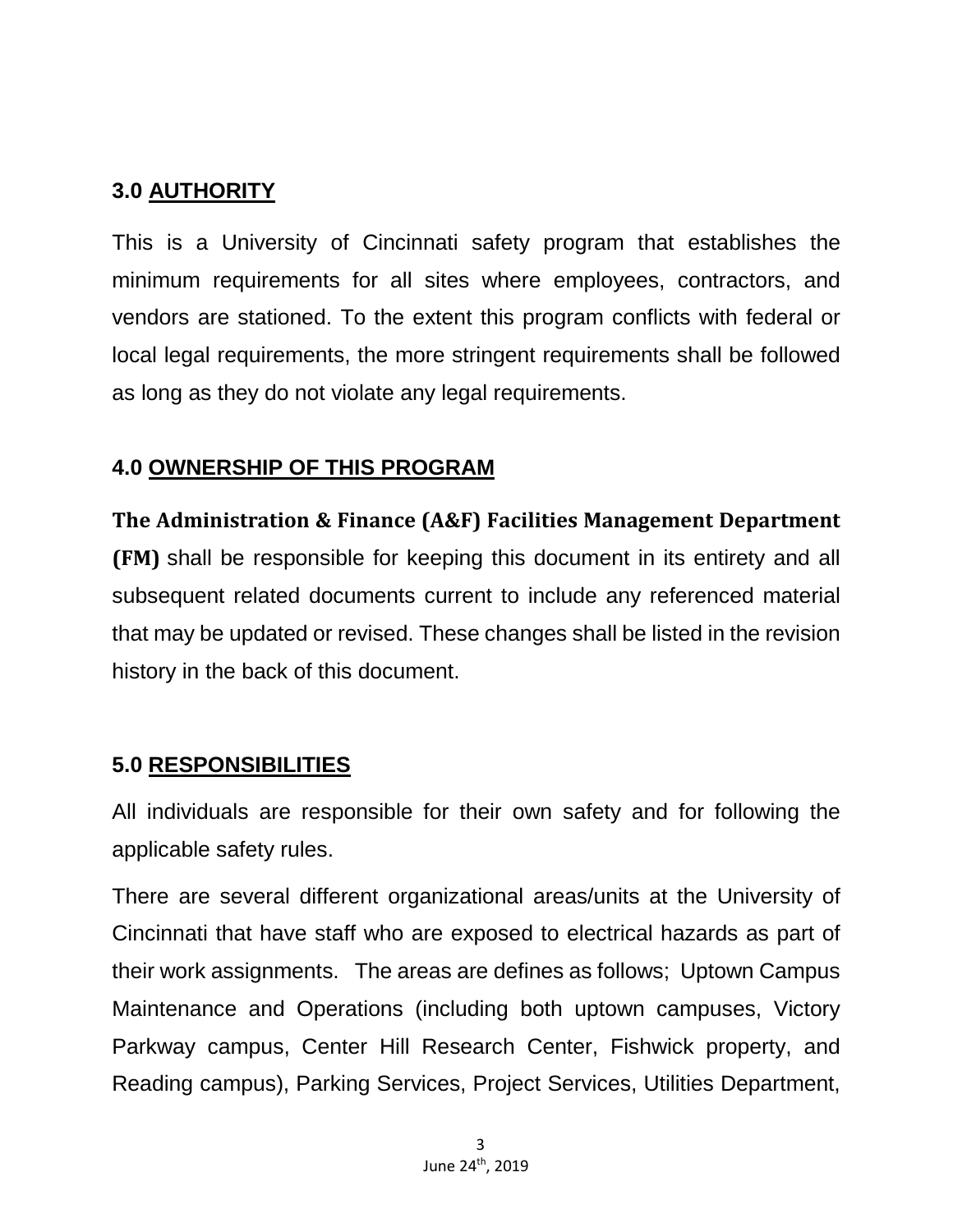UC Blue Ash Campus, and UC Clermont. The organizational leaders for those areas are responsible for assigning the task groups listed below to the individuals in their areas. **The current list of responsible persons per organizational area can be found in Attachment D.**

Planning + Design + Construction's Safety Plan outlines that the contractor is responsible for the health and safety programs. This is specified in construction documents and term contracts.

Executive Management

- Responsible for safekeeping of record documents, including the following:
	- o Completed Electrical Qualification Checklist
	- o Training records in regards to Electrical Safe Work Program and NFPA 70E
	- o Energized Electrical Work permits
- Insure all employees in their org unit that are exposed to electrical hazards are trained on UC's Electrical Safe Work Program

Work Manager

- Ensure that all their staff exposed to electrical risks have completed necessary steps to be considered a qualified persons.
- When necessary as determined by Executive Management or Work Manager, a job specific write up and pre-job meeting must be completed prior to the start of any work.
- He or she assumes the effective responsibility for the work.
- Determine if the qualified persons are suitable to carry out the specific work required.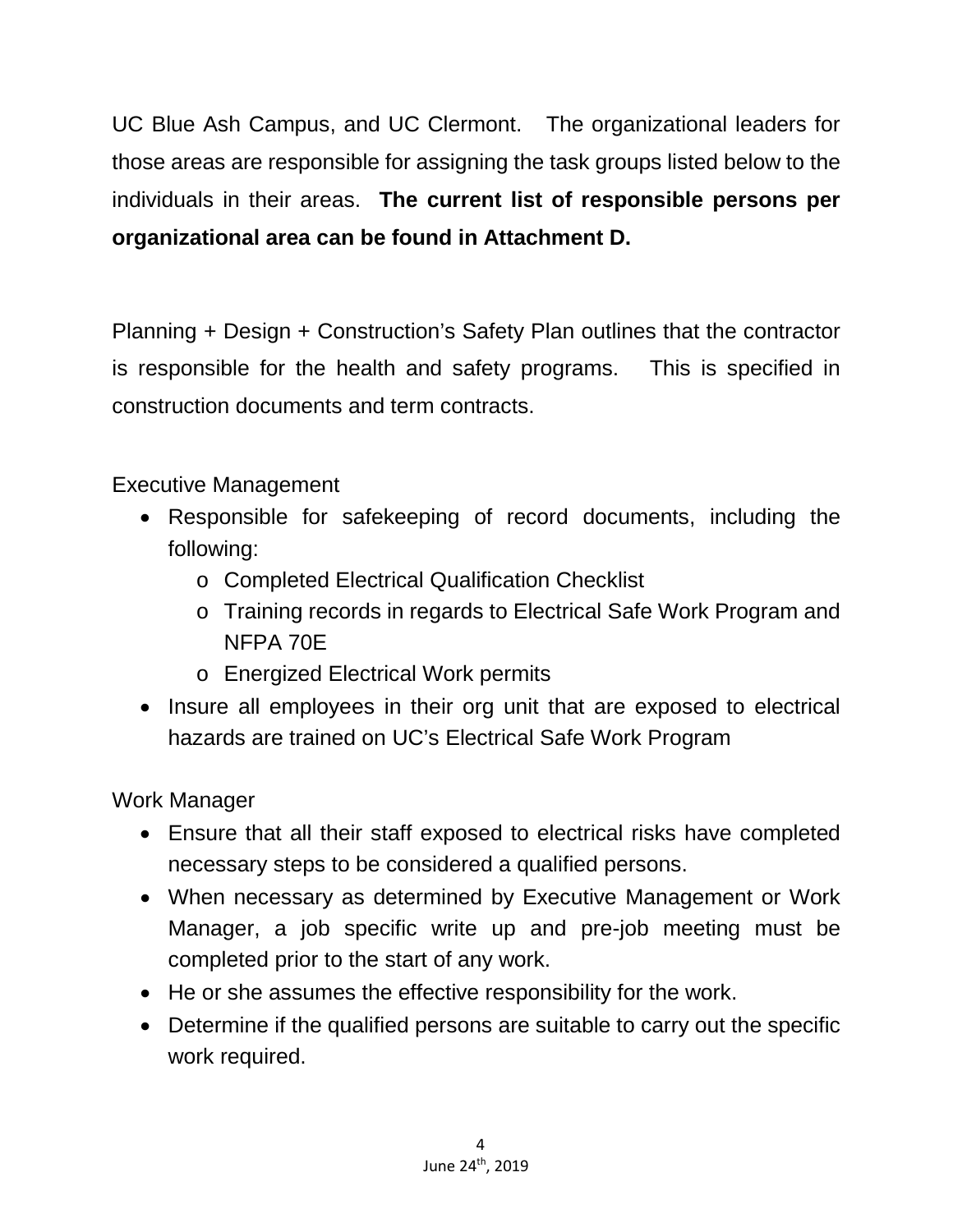- Insure the supply and maintenance (including certification and calibration) of the appropriate PPE and test instruments for the work.
- Supervise the safety aspects before, during and after executing the work.

Qualified Person

- Comply with all safe work practices as explained during training on this Electrical Safe Work Program and NFPA 70E.
- Carry out live work only when Energized Electrical Work permit has been authorized.
- Carry out proximity work on live elements.
- Inform the line of command of those electric risks that exist at the workplace and that have not been identified.
- Know how to use and care for personal protective equipment.

#### **6.0 TRAINING**

Each organizational unit leader is required to ensure that all their University employees who interact with, work on or near electrical equipment, operating at 50 volts or greater AC or DC, or face a risk of electrical hazards that are not reduced to a safe level, receive necessary electrical safety training. Employees shall be trained in the safety related work practices and procedures that pertain to their respective job assignments and tasks.

This training must include identifying and understanding the relationship between electrical hazards and possible injury. Training shall include classroom, on-the-job training (OJT), task specific, or a combination.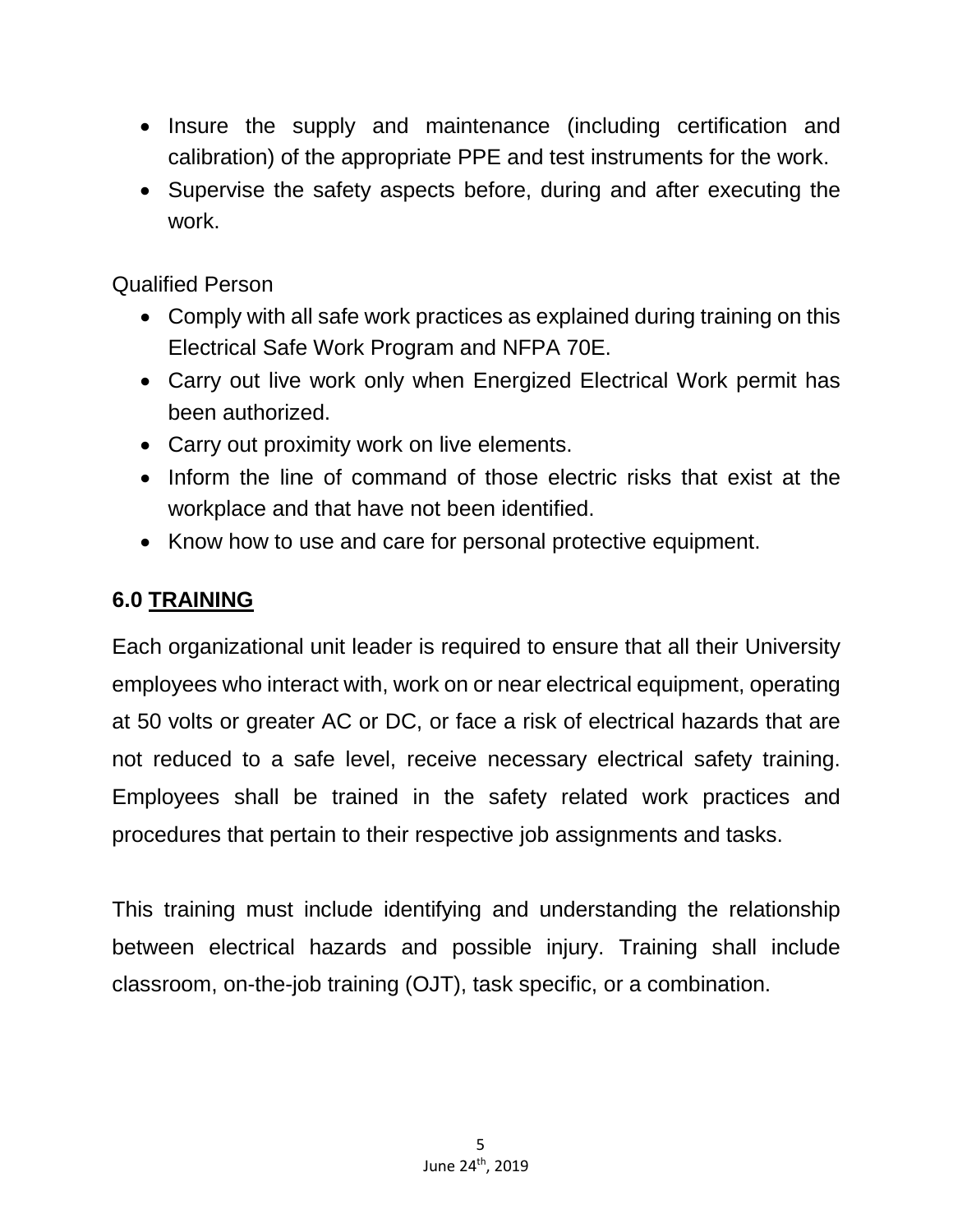Every qualified employee shall attend NFPA 70E Arc Flash type training once every 3 years. This training can be organized, hosted and taught by UC or an outside training agency specializing in electrical safety.

**Training Documentation:** Records of training received by University personnel covered by this program must be documented and maintained for the duration of the employee's employment. Documentation shall include the employees' name, dates of training, and description of training. This training documentation shall be kept by the employee's organizational unit.

**Qualified Person:** A qualified person shall be trained and knowledgeable on the construction and operation of equipment they work on or with, or a specific work method and be trained to recognize and avoid the electrical hazards that might be present with respect to that equipment or work method.

(a) Such persons shall also be familiar with the proper use of special precautionary techniques, personal protective equipment, including arcflash, insulating and shielding materials, and insulated tools and test equipment.

(b) A person can be considered qualified with respect to certain equipment and methods but still be unqualified for other equipment.

(c) Such persons shall complete Attachments B or C "Electrically Qualified Check List" and have it signed by their UC organizational unit's appropriate management. (See attachment)

(d) Such persons are permitted to work within the Limited Approach Boundary (and thus the RAB) of exposed energized electrical conductors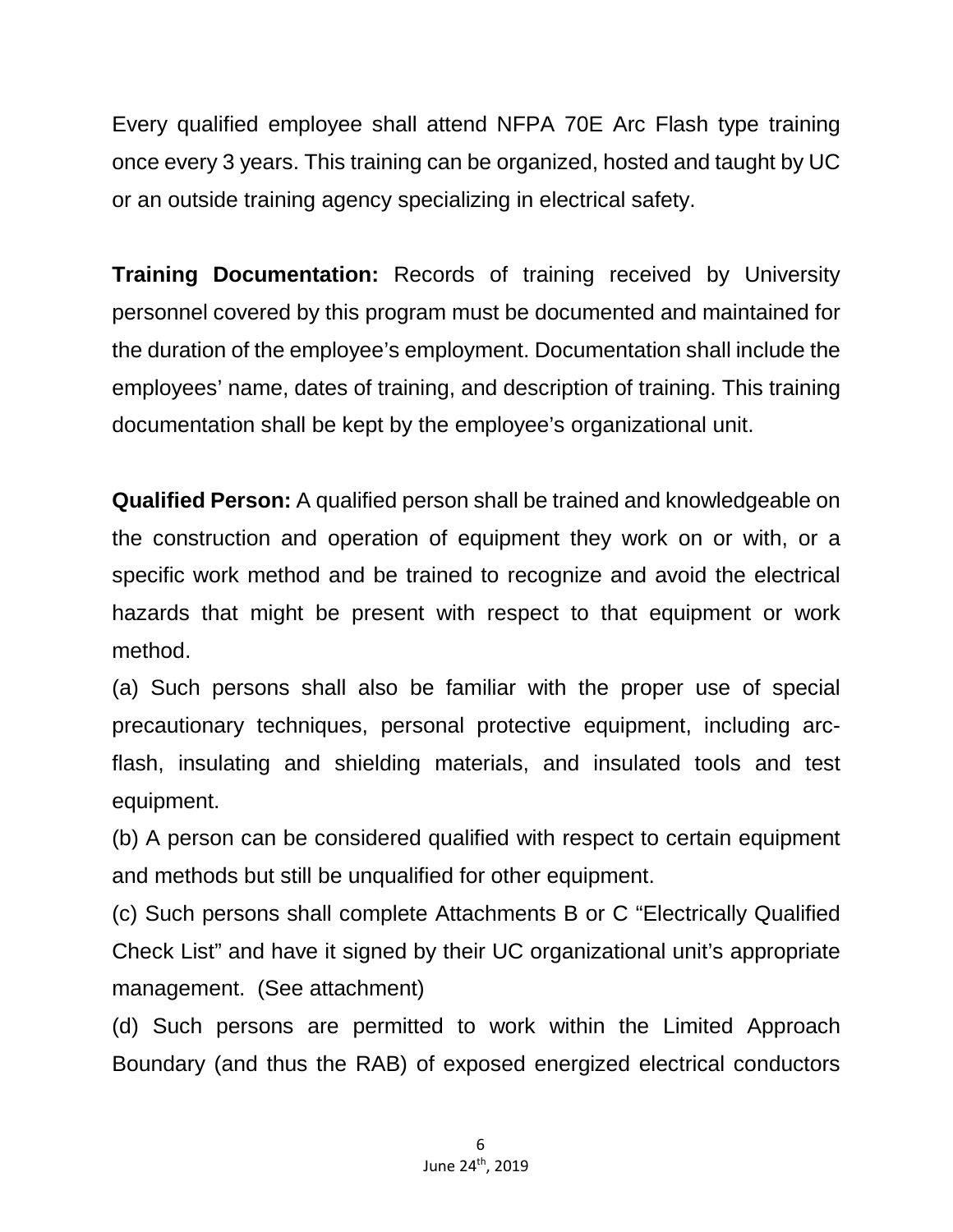and circuit parts operating at 50 volts or more shall, at a minimum, be additionally trained in all of the following:

(1) The skills and techniques necessary to distinguish exposed energized electrical conductors and circuit parts from other parts of electrical equipment (2) The skills and techniques necessary to determine the nominal voltage of exposed energized conductors and circuit parts

(3) Understanding of approach distances as found on the arc flash labels, and the corresponding voltages to which the qualified person will be exposed (4) The decision-making process necessary to determine the degree and extent of the hazard and the personal protective equipment and job planning necessary to perform the task safely.

#### **Retraining shall be required if:**

- The employee's supervisor or other inspection methods indicated that the employee is not complying with safe electrical work practices.
- New technology, new types of equipment, or changes in procedures necessitate the use of safety related work practices that are different from those that the employee would normally use.
- If the employee must use safety-related work practices that are not normally utilized during his/her regular job duties.

# **7.0 SAFE WORK PRACTICES**

It is the University of Cincinnati's policy that anyone working on University premises or University equipment reduce the risk of electrical hazards by not working on or near energized exposed parts. In the event that energized work must be performed, a signed energized work permit is required prior to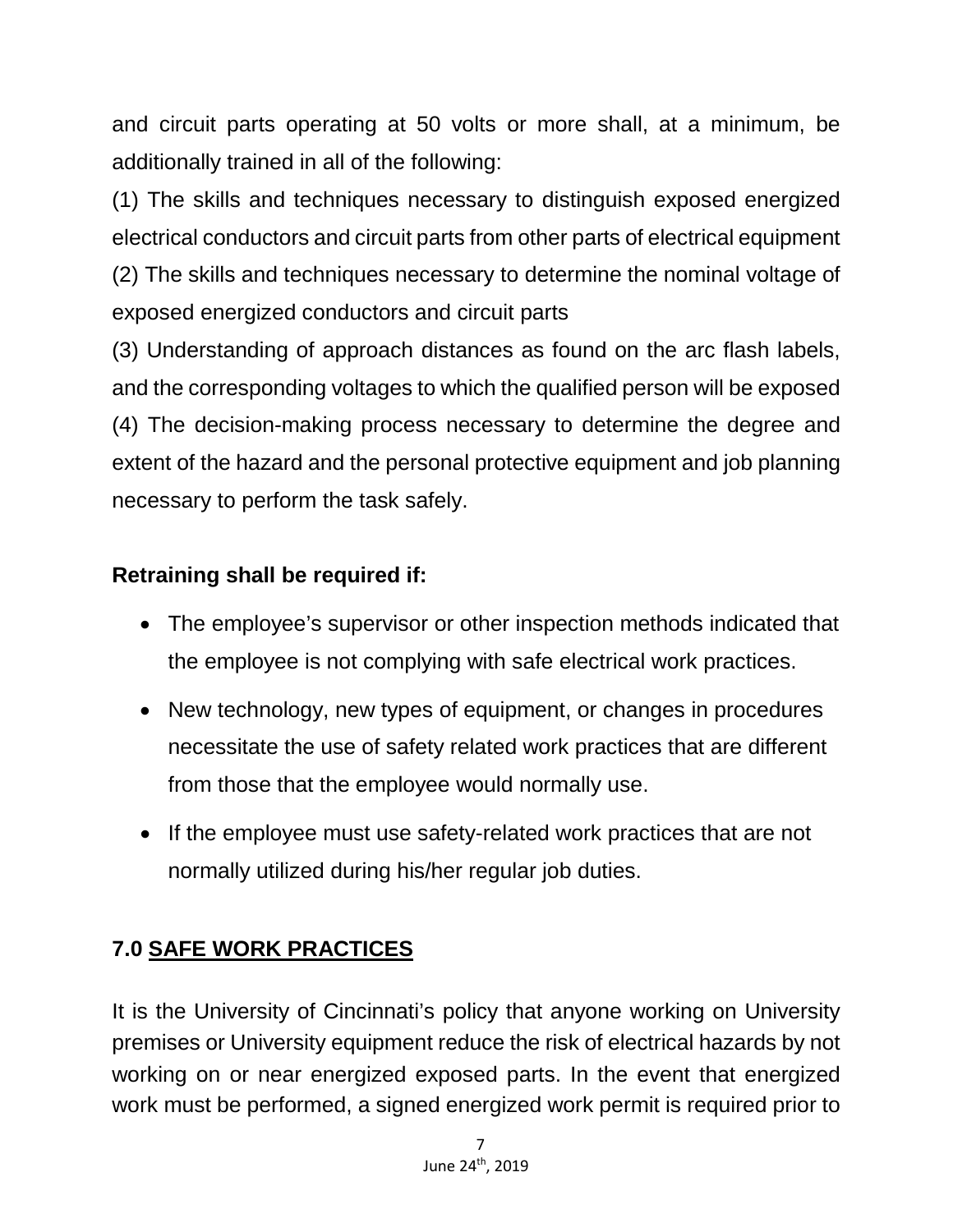the work commencing. Testing, troubleshooting and the verification of voltages does not require a signed energized work permit.

#### **7.1 De-energized (Voltage-free) Work**

The following must be followed to ensure the circuit is de-energized.

- Disconnect: The installation where the work is going to be carried out must be disconnected from all power supply sources. Those elements of the electrical installation that are still live after disconnection must be discharged with appropriate devices.
- Prevent any possible unexpected reconnection: All operation devices that have been used to disconnect the electrical installation must be secured with mechanical interlocking or blocking system, pins, or other elements, such as warning signals, to avoid any possible reconnection. If blocking is defined, it shall be blocked per proper procedure and (LOTO) will be followed.
- Verify that the installation is voltage free: The absence of voltage must be verified by a qualified person in all active conductors of the electrical installation within, or as near as possible, to the work area. In the case of cable-connected installations, when these cannot be accurately identified in the work area, other means must be adopted to guarantee safety; for example, the use of appropriate cable-cutter or cablecrusher devices.
- Grounding and short-circuiting for 600 volts and greater: All those parts of the installation where work has to be carried out must be grounded and short-circuited. After verification of the absence of voltage, grounding and short-circuiting equipment or devices must be connected first to the ground tap and then to the grounding elements.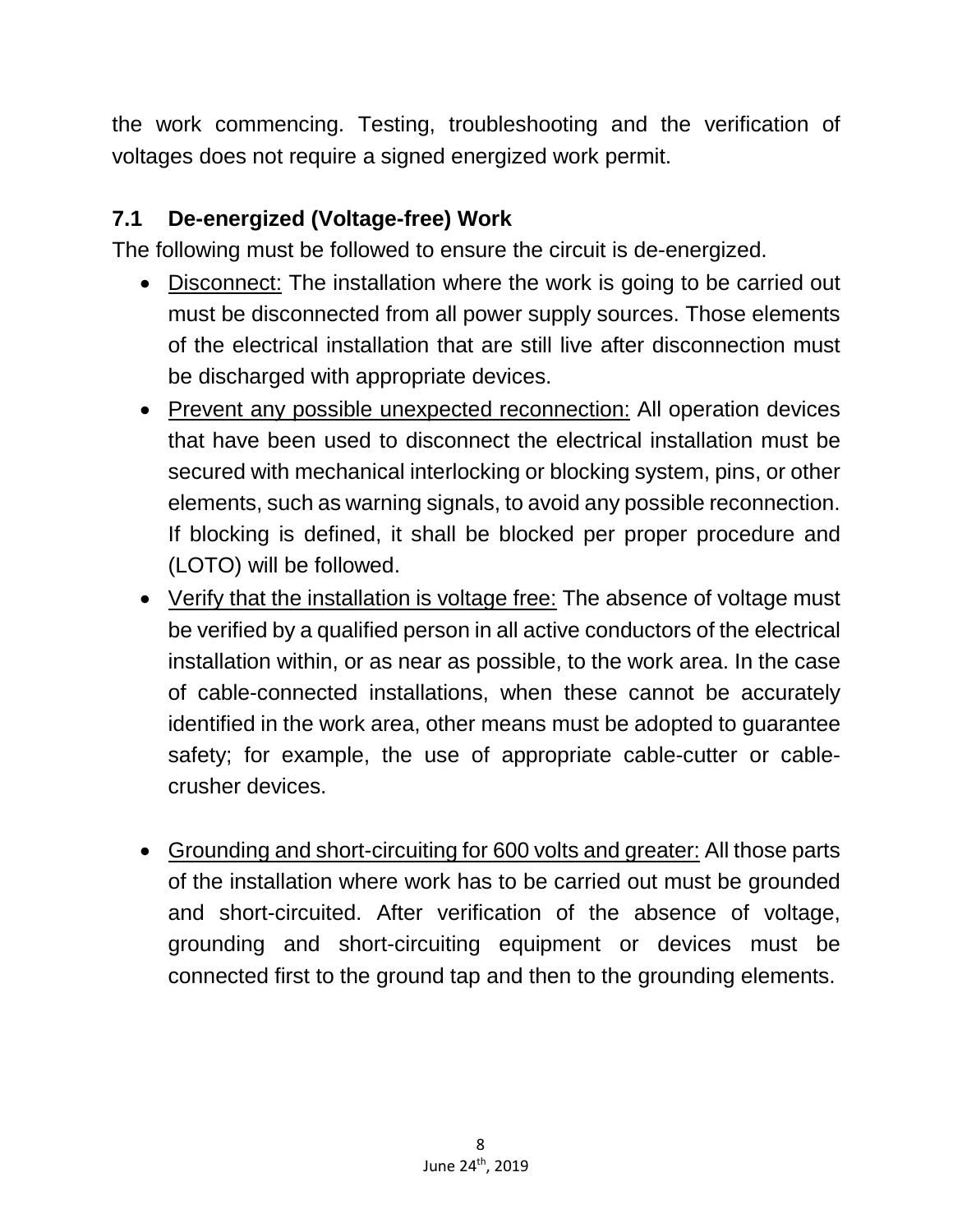# **7.2 Working On or Near Electrical Energized Conductors or Circuit Parts**

The University of Cincinnati will permit energized work to be performed under the following conditions:

- 1. Only electrically qualified employees may perform this work.
- 2. Barricades are to be used to limit access by unqualified employees.
- 3. It can be demonstrated that de-energizing the system will introduce additional or increased hazards. (Life Support, Ventilation, Emergency alarms systems etc.)
- 4. That it is infeasible to perform the assigned task with power turned off.
- 5. A signed Electrical Energized Work Permit (Attachment "A") is obtained PRIOR to the work being performed and posted at the job site.
- 6. This permit shall be kept for a period of one year after completion of work by the responsible person for that area.

Testing, troubleshooting and the verification of voltages does not require a signed energized work permit.

The signed Energized Work Permitted must be completed by one of the following University Director's or his/her authorized designee of: UTILITIES, MAINTENANCE and OPERATIONS, PLANNING, DESIGN and CONSTRUCTION, UNIVERSITY ENGINEER OR ELECTRICAL ENGINEER. (See attachment "D" of this program.)

#### **7.3 Approach Boundaries to Live Parts.**

Prior to troubleshooting or working on or near live parts, qualified persons shall conduct an analysis to determine the voltage to which personnel will be exposed, the shock (i.e. limited, restricted) boundaries, the arc flash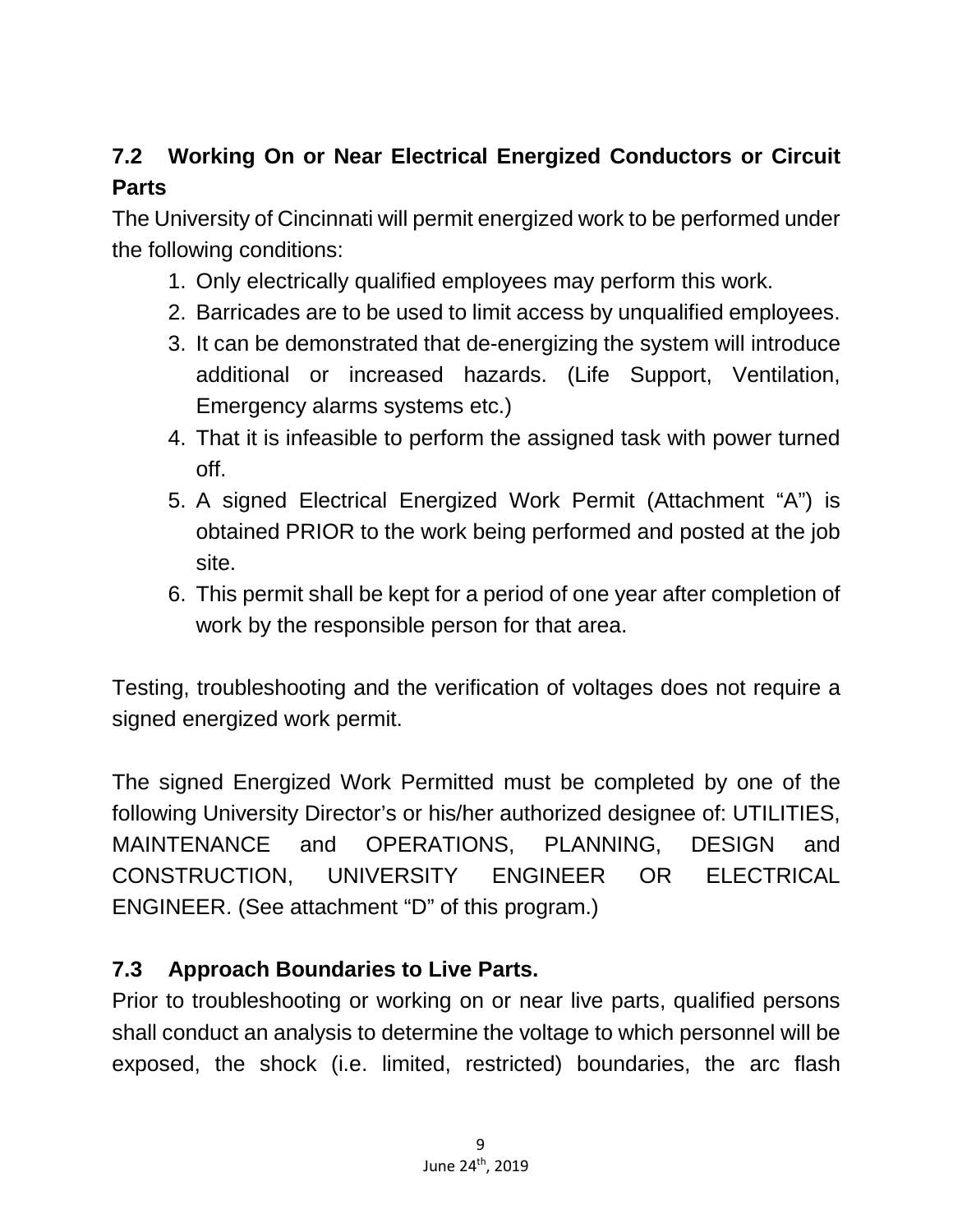boundary, and the required PPE to enter these boundaries. This information should be available on the Arc Flash label posted on the equipment.

**7.3.1 Limited Approach Boundary (LAB).** Only electrically qualified employees may enter the LAB. In the event there is a need for an unqualified person (manager, sales rep, engineer, professor, student etc.) to enter the Limited Approach Boundary, a "Qualified" person shall advise them of the possible hazards, and continuously escort the unqualified person while inside the Limited Approach Boundary. Under no circumstances shall the escorted unqualified person be permitted to cross the Restricted Approach Boundary. Based on the task being performed, barricades may need to be set up to keep unqualified persons out of the LAB.

**7.3.2 Restricted Approach Boundary (RAB):** ONLY electrically qualified persons may cross the restricted approach boundary. Inside the RAB the following MUST be observed:

- Only Insulated tools are permitted
- Voltage rated insulating gloves must be worn
- A signed energized work permit (if needed).

# **7.3.3 Arc Flash Hazard Analysis:**

To protect employees from arc flash injuries, each site must conduct an arc flash analysis to determine the Incident Energy, the Arc Flash Boundary and required PPE when live work is performed within the Arc Flash Boundary.

The Incident Energy level (in cal/cm<sup>2</sup>) and the Arc Flash Boundary will be displayed on the arc flash label.

The arc flash hazard analysis shall be updated when a major modification or renovation takes place. It shall be reviewed periodically, not to exceed five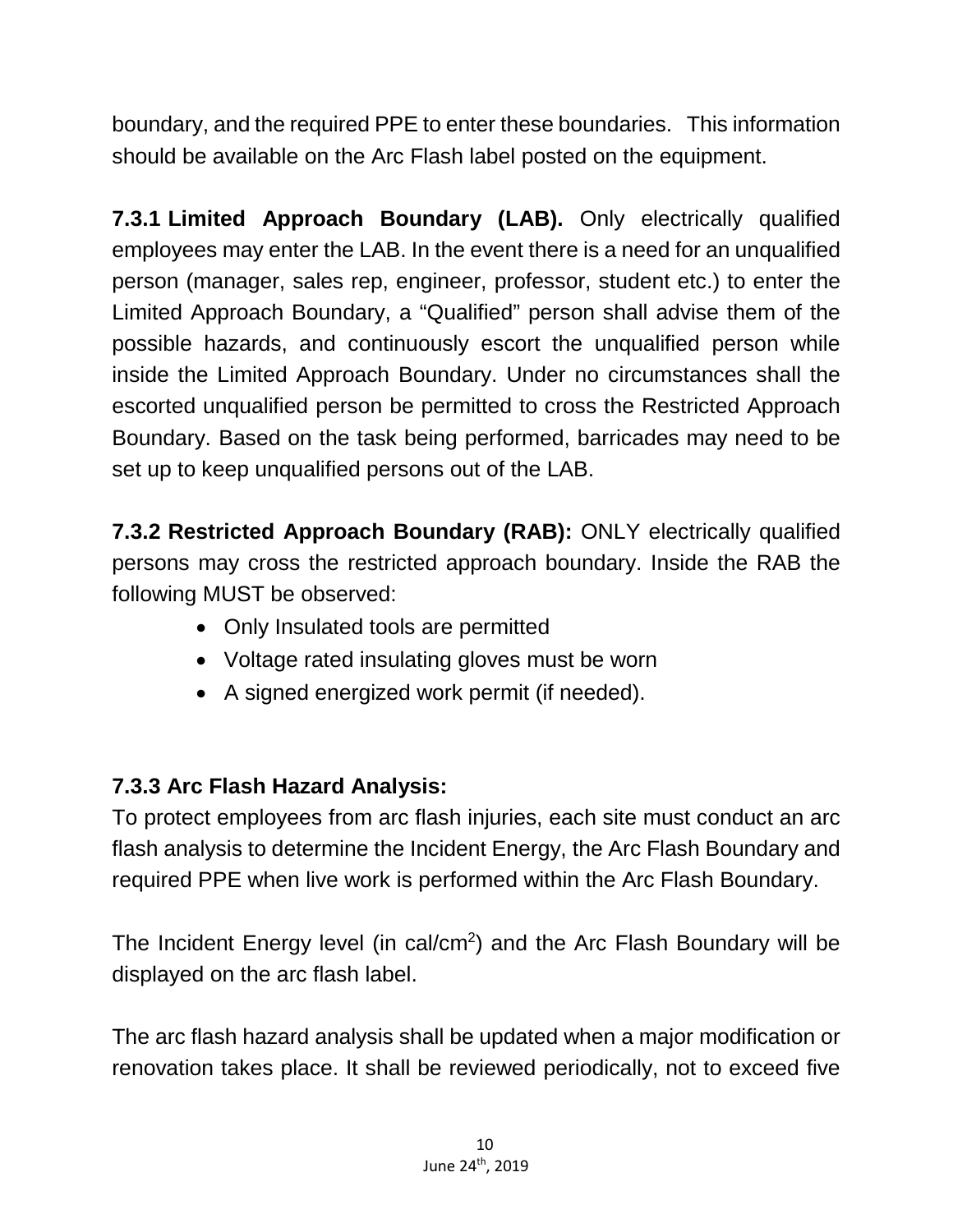years, to account for changes in the electrical distribution system that could affect the results of the arc flash hazard analysis.

**Flash Hazard Analysis Exception**: In lieu of the flash hazard analysis, current edition of NFPA70E Tables can be used until all equipment is analyzed and posted, to determine the hazard/risk category and protective clothing for each task. The hazard/risk categories and required PPE are based on the assumed short-circuit current capacities and fault clearing times for the various tasks listed in the text and notes section in each table. For those tasks not listed, or for power systems greater than the assumed short-circuit current capacity or with longer than the assumed fault clearing times, a flash hazard analysis is required.

**7.3.4 Arc Flash Boundary:** the Arc Flash Boundary is a distance (normally measured in inches) from a prospective arc source within which a person could receive at a minimum a second degree burn if an electrical arc flash were to occur. When an employee is working within the Arc Flash Boundary, protective clothing and other PPE shall be worn in accordance with the calculated incident energy and the assigned hazard/risk category. The protective clothing selected for the corresponding incident energy level shall have an arc rating (ATPV rating) of at least the value listed on the equipment labeling. If equipment is not labeled, look at upstream device labels for an indication of the incident energy rating.

## **8.0 PERSONAL PROTECTIVE EQUIPMENT (PPE) REQUIREMENTS**

Each site with employees working in areas where electrical hazards are present shall provide PPE that is designed and constructed for the specific part of the body to be protected and for the work to be performed.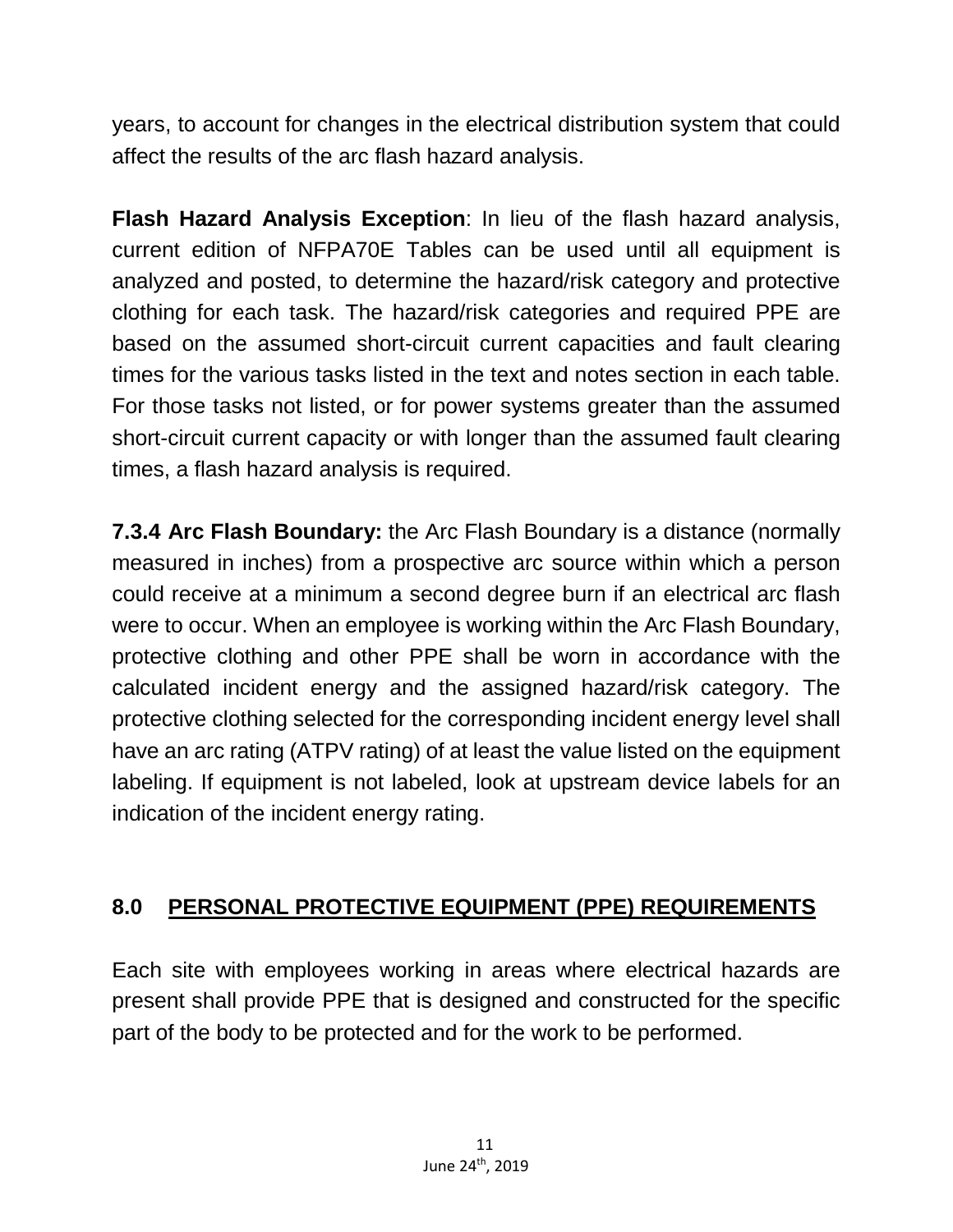Protective equipment shall be maintained in a safe working condition. All equipment must be maintained in accordance with the manufacturer's recommendations or listing and current ASTM standards. All protective equipment shall be visually inspected for damage and defects before initial use and as service conditions require.

- **8.1 Clothing.** At a minimum, general duty work clothes shall consist of nonmelting, non-flammable materials (i.e., untreated cotton, wool, rayon or silk or blends of these materials). Additional arc resistant (AR) clothing up to and including flash suits are required as the incident energy increase.
- **8.2 Eye Protection.** Approved non-conductive eyewear meeting the requirements of ANSI Z87 shall be worn while troubleshooting or working near energized equipment.
- **8.3 Face and Head Protection.** Personnel troubleshooting or working inside the Arc Flash Boundary and when the incident energy is 1.2 cal/cm2 or greater shall wear nonconductive hard-hats equipped with an arc rated face shield or flash suit hood.
- **8.4 Hearing Protection.** Employees working inside the arc flash boundary shall wear ear canal inserts to protect against damaged from noise and blast.
- **8.5 Hand Protection.** When working inside the restricted approach boundary, employees shall wear rubber insulating voltage gloves appropriate to the nominal voltage. Rubber insulating gloves are never to be worn without leather protectors.
- **8.5.1** Prior to each use, the employee shall visually inspect the gloves for damage such as holes, rips, tears, or chemical damage. Defected or suspect gloves shall not be used. Gloves shall also be air tested as part of this visual inspection.
- **8.5.2** Rubber insulating gloves shall also be dielectrically tested prior to first use and then every six months in accordance with ASTM F496. The date of this testing shall be stamped in the cuff of the glove.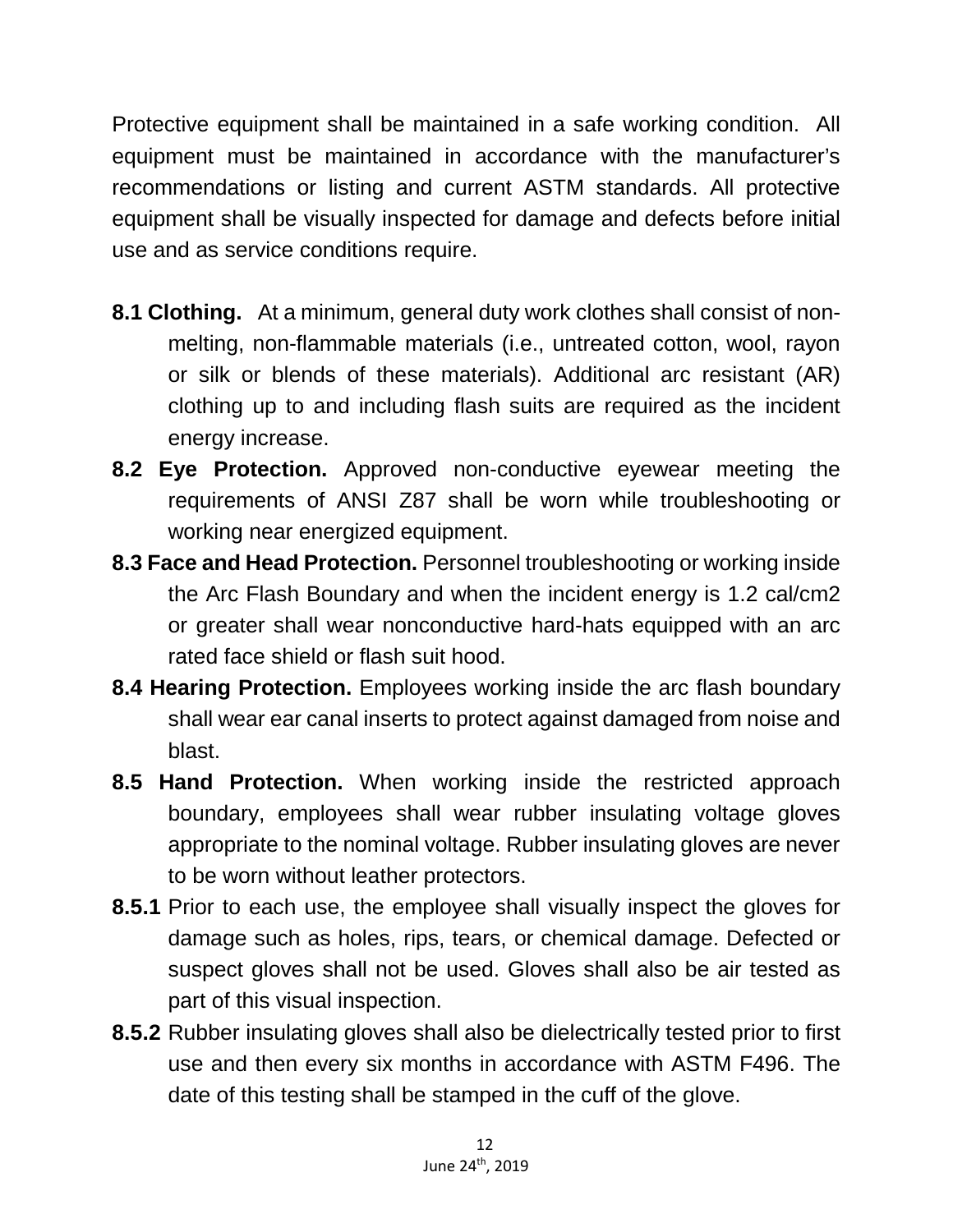- **8.5.3** Rubber voltage rated gloves and their leather protectors shall be stored in an approved glove storage bag. Rubber gloves shall not be stored folded or wadded.
- **8.6 Rubber Insulating Blankets.** When required, rubber insulating blankets meeting the requirements of ASTM D 1048 may be used.
- **8.6.1** Rubber insulating blankets shall be inspected for damage before each day's use and immediately following any incident that can reasonably be suspected of having caused damage. To inspect blankets, place flat on a clean, smooth surface and roll the blanket up looking for signs of holes, tears, punctures, ozone cutting or checking, embedded foreign objects, and changes in texture such as swelling, softening, hardening, stickiness or loss of elasticity.
- **8.6.2** Rubber insulating blankets shall also be dielectrically tested in accordance with ASTM 479 before their first use and every 12 months thereafter. Blankets shall also be retested if damage is suspected. Blankets shall be identified with the stamped date of the test.
- **8.6.3** When not in use, blankets should be stored flat or rolled up in protective covers or inserted into canisters. Never fold, crease or compress blankets.
- **8.7 Live-Line Tools.** When required, Live-Line insulating tools meeting the requirements of ASTM F711 shall be used.
- **8.7.1** The employee in charge of the work shall ensure the live line tool rated for the expected voltage and of sufficient length to safety do the job.
- **8.7.2** Prior to use, Live-line tools shall be inspected for cracks, splits or deformation. Moisture, oil and dirt shall be wiped away using approved wipe towels/rags.
- **8.7.3** Only approved voltage rated attachments shall be used**.**
- **8.7.4** Live-line tools shall be dielectrically tested prior to initial use and then every six months thereafter for wooden rods or 24 months thereafter for fiberglass and epoxy rods. Tools shall also be dielectrically tested if damage is suspected. Dielectric tests shall be documented and tools identified with test day and identification number.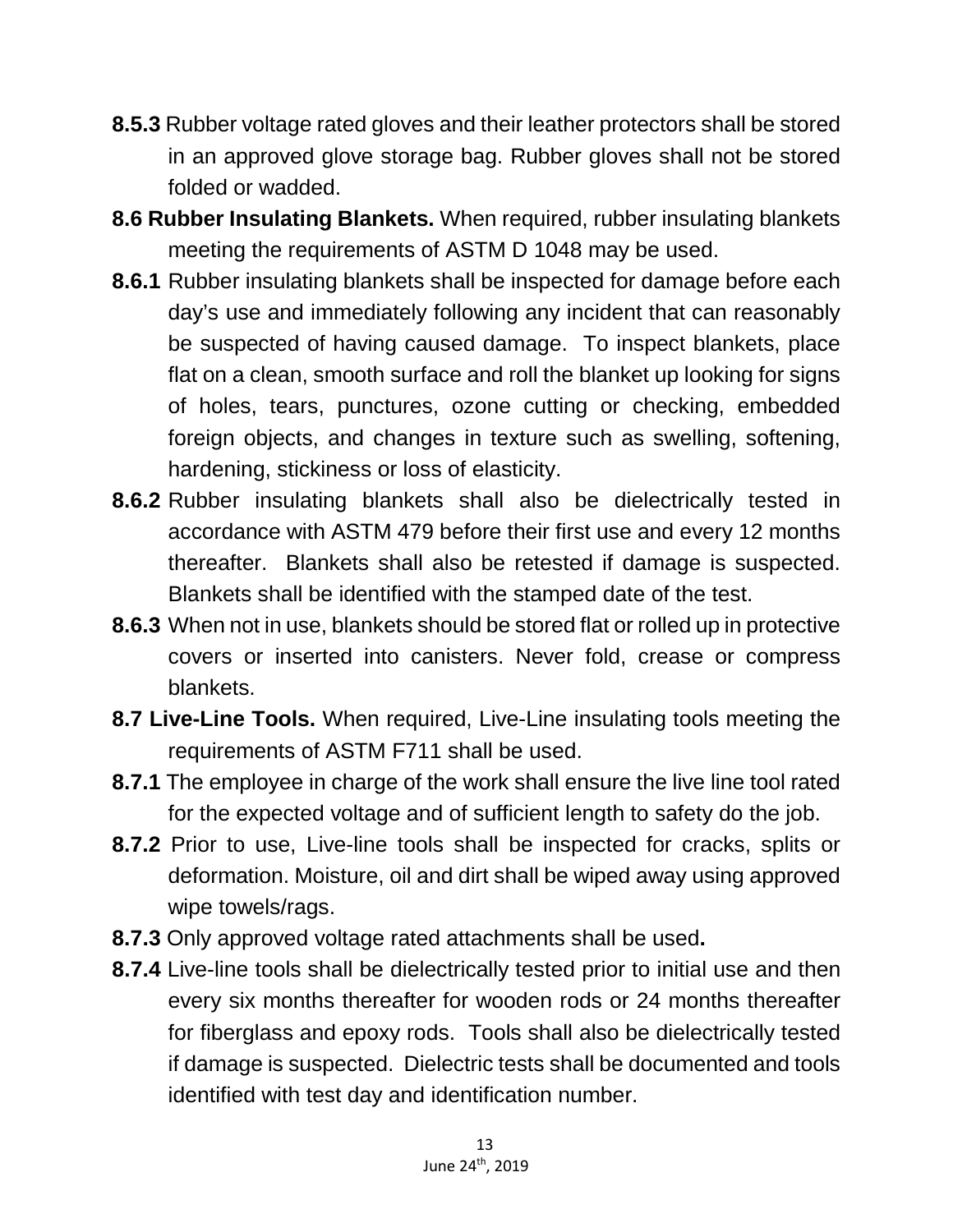## **9.0 GENERAL ELECTRICAL SAFETY RULES**

- **9.1** All electrical lines and pieces of equipment are to be considered energized unless positively known to be isolated, locked, tagged and verified for the absence of voltage
- **9.2** Any person experiencing a direct contact electrical shock must immediately report this to his/her supervisor.
- **9.3** Only qualified electrical workers are permitted to open electrical enclosures.
- **9.4** Bypassing mechanical or keyed safety interlocks is restricted to qualified electrical personnel and can only be for the purpose of testing, servicing or maintenance of the equipment.
- **9.5** Electrical enclosures and panels shall have their doors closed and secured unless being serviced.
- **9.6** Tools and personal effects shall not be stored inside or on top of electrical equipment.
- **9.7** Combustible and flammable material shall not be stored within five feet of electrical equipment.
- **9.8** 36 inches of clear free space shall be maintained in front of all electrical enclosures for ready access in the case of an emergency.
- **9.9** All electrical panels, enclosures, boxes etc. shall have all unused openings effectively closed.
- **9.10** When working or troubleshooting inside the Limited Approach Boundary, conductive articles of clothing and jewelry shall not be worn due to the electrical contact hazard with live parts and the possibility of increasing the burn hazard in the event of an arc flash incident.
- **9.11** No work is allowed on or near exposed energized parts without adequate illumination.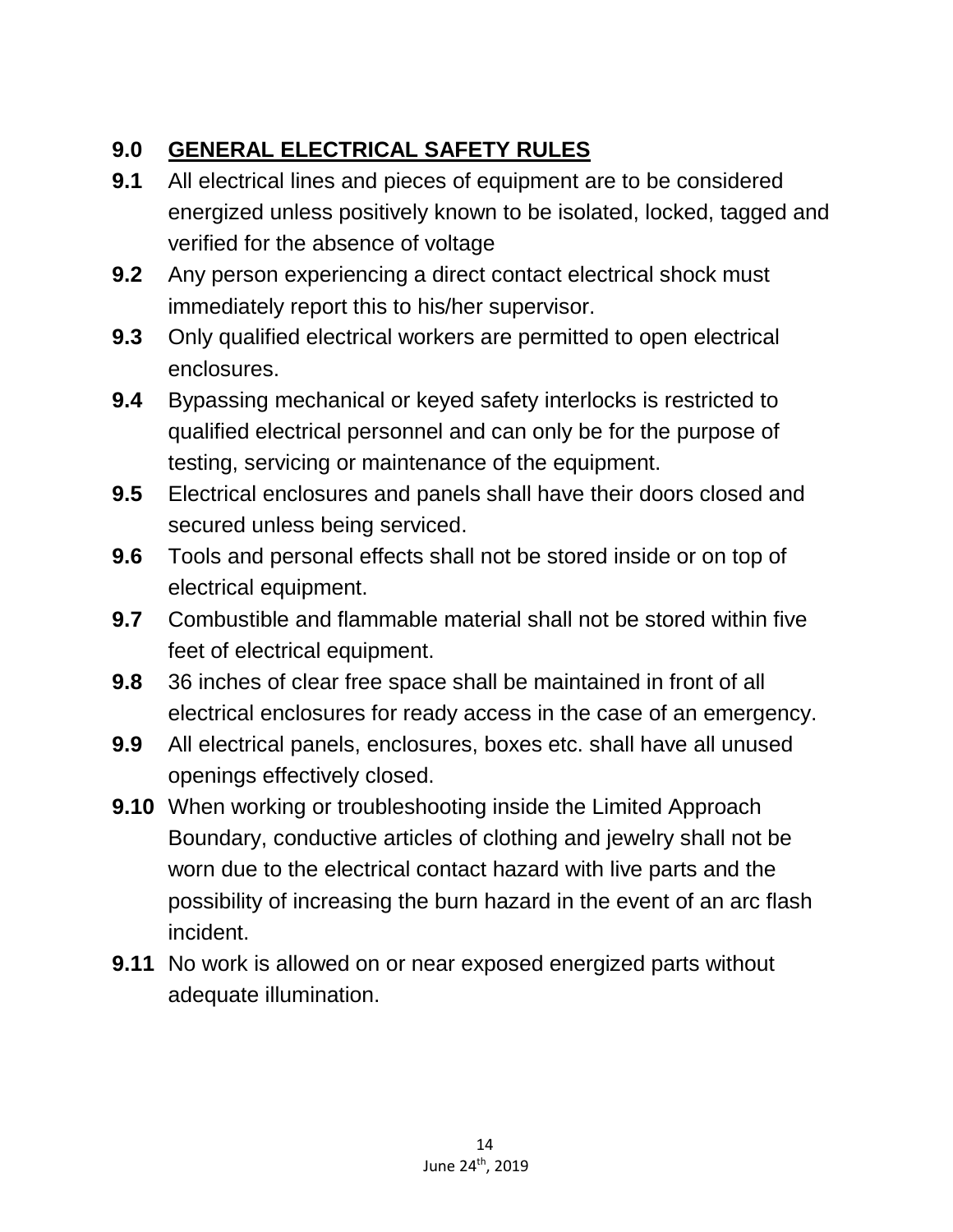#### **Power Tools**

- **9.12** Each department shall comply with their written program for the use and management of portable 120 volt power tools.
- **9.13** Prior to using a power tool, employees shall inspect the tool for a cut, frayed, cracked or damaged power cord. The tool shall not be used if there is a broken attachment plug or missing ground pins. Tools that are found defective shall be removed from service.
- **9.14** Portable 120 volt electric power tools shall be grounded or of double insulation construction.
- **9.15** Corded power tools shall not be carried, raised or lowered by the cord.

## **Extension Cords**

- **9.16** Extension cords may be used for portable or season equipment or for a trial purpose of 90 days or less.
- **9.17** Extension cords shall be inspected prior to use. Any cord that has damaged attachment plug, a missing ground pin or damaged outer insulation shall be removed from service and not used until repaired.
- **9.18** Extension cords shall not be run through holes in walls, ceilings, or floors or through open windows or open doors.
- **9.19** Extension cords shall not be fastened with staples or otherwise hung in such a fashion as could damage the outer jacket or insulation.
- **9.20** Extension cords may be built and repaired by a qualified employee using approved and listed parts.

#### **Power Strips**

Use of portable electric power strips (also known as power taps and temporary power taps) is permitted in compliance with manufacturer's instructions and local codes. Power strips are not considered temporary wiring.

**9.21** Power strips are designed to be used with several low-amperage loads, such as desktop or laptop computers, computer peripherals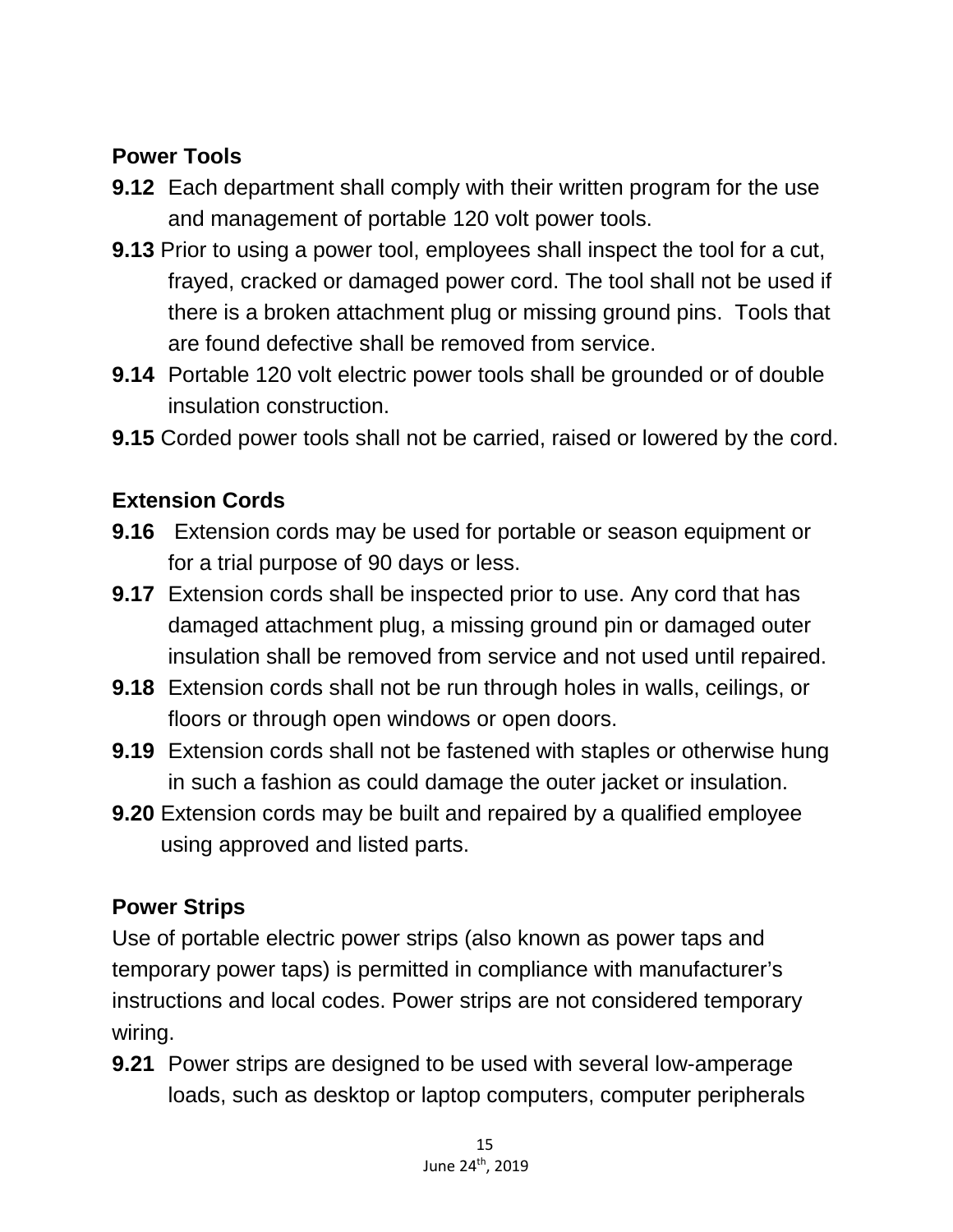etc. Power strips must not be used to connect high amperage loads such as refrigerators, space heaters, microwave ovens or air conditioners.

- **9.22** Power Strips can only be plugged into a permanently installed receptacle. They cannot be plugged into extension cords.
- **9.23** Power strips shall not be daisy chained.
- **9.24** Power strips shall not be installed in a moist environment or a location with excessive heat or limited air circulation.

## **10.0 TEST EQUIPMENT**

- **10.1** When instruments are used for testing and troubleshooting on circuits operating at 50 volts or more, the test instrument shall have a minimum of a Cat III rating.
- **10.2** Test leads shall also be rated at Cat III or higher.
- **10.3** Voltmeters shall be rated for the maximum expected voltage.
- **10.4** Leads and meters shall be visually inspected for damage prior to use.
- **10.5** Test equipment shall be maintained and operated according to the manufactures specification.
- **10.6** A portable voltmeter shall be operationally tested prior to measuring for the absence of voltage. A Live-Dead-Live type test meets this requirement.

## **11.0 REFERENCE DOCUMENTS**

- **11.1** 29 CFR 1910, Subpart I, "Personal Protective Equipment,"1910.137, "Electrical Protective Equipment."
- **11.2** 29 CFR 1910, Subpart S, "Electrical"
- **11.3** 29 CFR 1910.269, "Electric Power Generation, Transmission & Distribution".
- **11.4** 29 CFR 1910.331, "Scope".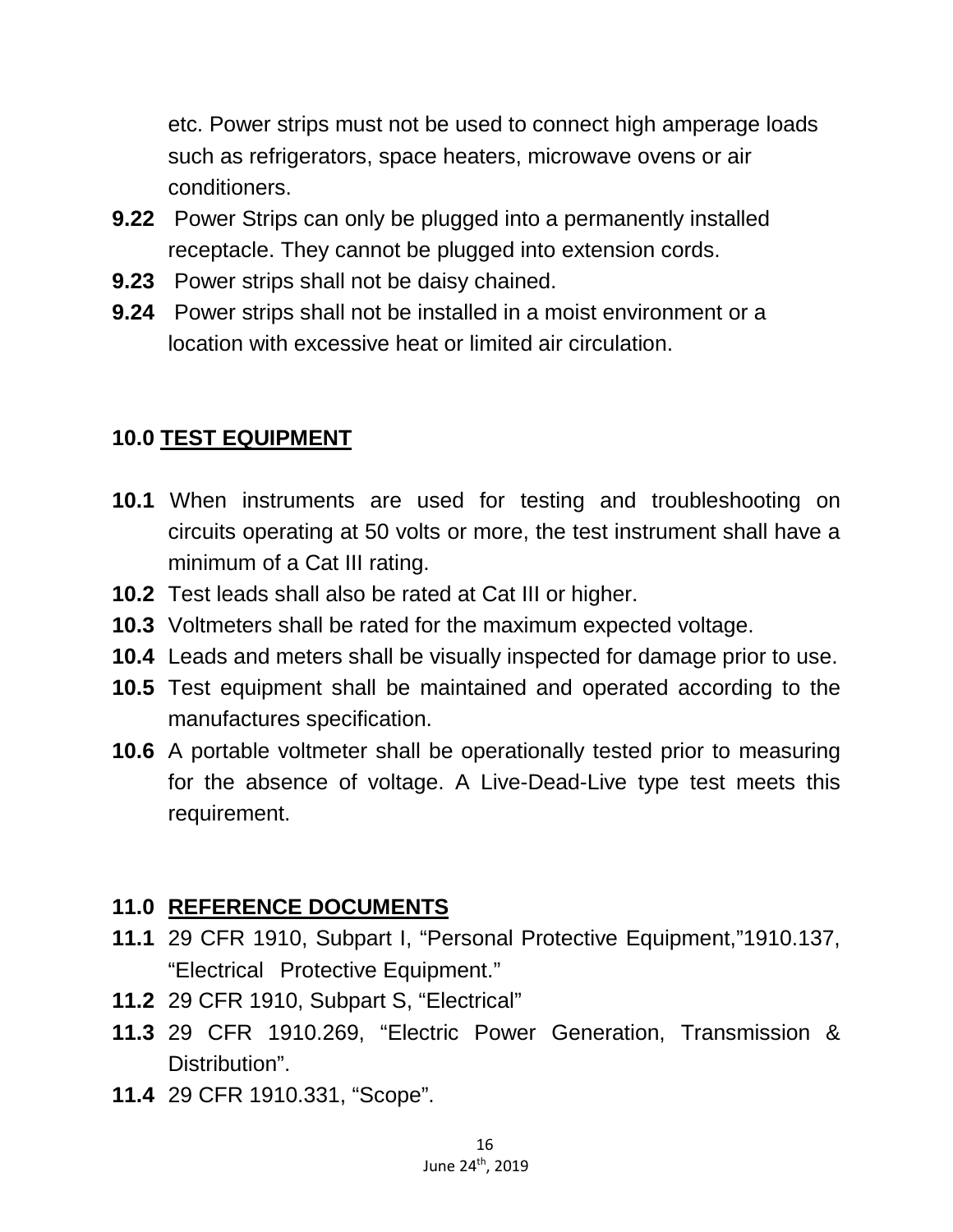- **11.5** 29 CFR 1910.332, "Training".
- **11.6** 29 CFR 1910.333, "Selection & Use of Safe Work Practices".
- **11.7** 29 CFR 1910.334, "Use of Equipment".
- **11.8** 29 CFR 1910.335, "Safeguards for Personal Protection".
- **11.9** NFPA 70 2014 Edition ":National Electrical Code"
- **11.10** NFPA 70-B 2013 Edition "Maintenance of Electrical Equipment"
- **11.11**NFPA 70E-2015, "Standards for Electrical Safety in the Workplace".
- **11.12**UL white Book 2014 Edition
- **11.13**ASTM Standards as applicable

## **12.0 ATTACHMENTS**

**Attachment "A" Energized Electrical Work Permit Attachment "B" Electrical Qualified Check List - 600 volts and less Attachment "C" Electrical Qualified Check List - Above 600 volts Attachment "D" Responsible Persons Attachment "E" Definitions**

#### **13.0 REVISION HISTORY**

| <b>December 2015</b> | <b>Initial Release</b>               |
|----------------------|--------------------------------------|
| May 2019             | <b>Major revision</b>                |
| <b>June 2019</b>     | Spelling and grammatical corrections |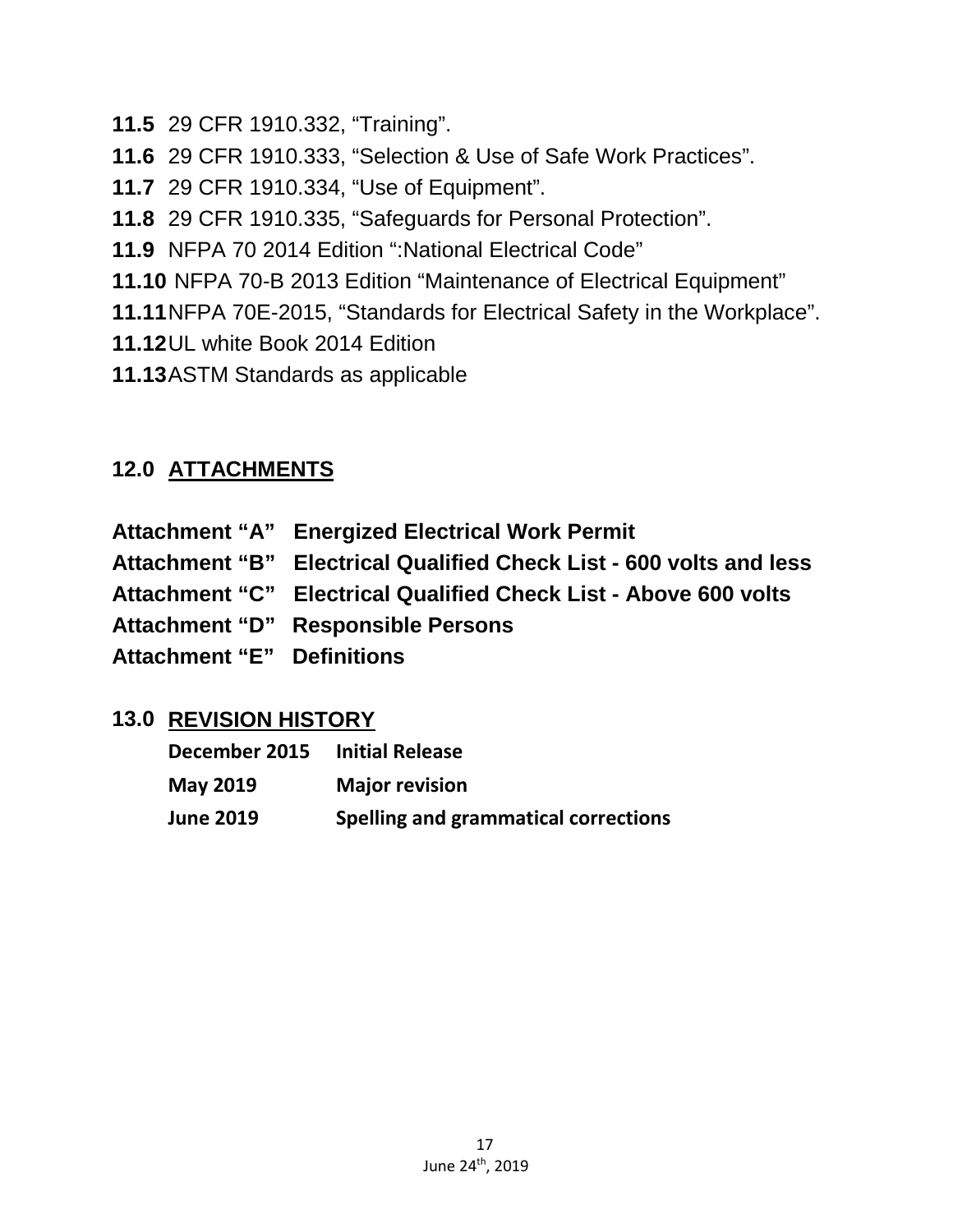

#### **Attachment "A" Energized Electrical Work Permit**

#### **Part I: TO BE COMPLETED BY THE PERSON** *REQUESTING* **THE WORK BE COMPLETED IN AN ENERGIZED STATE:**

OSHA 29 CFR 1919.333 (a) (1) requires that all electrical installation over 50 volts be placed in an electrically safe condition prior to working on, or near, any exposed electrical parts.

By electing to not turn off power, I understand that I am placing the person working on the electrical circuit in a potentially life threatening situation.

(1) Description of equipment and job location and work to be performed:

(2) Justification of why the circuit/equipment cannot be de-energized or the work deferred until

\_\_\_\_\_\_\_\_\_\_\_\_\_\_\_\_\_\_\_\_\_\_\_\_\_\_\_\_\_\_\_\_\_\_\_\_\_\_\_\_\_\_\_\_\_\_\_\_\_\_\_\_\_\_\_\_\_\_\_\_\_\_\_\_\_\_\_\_\_\_\_\_\_\_\_\_\_\_

\_\_\_\_\_\_\_\_\_\_\_\_\_\_\_\_\_\_\_\_\_\_\_\_\_\_\_\_\_\_\_\_\_\_\_\_\_\_\_\_\_\_\_\_\_\_\_\_\_\_\_\_\_\_\_\_\_\_\_\_\_\_\_\_\_\_\_\_\_\_\_\_\_\_\_\_\_\_

the next scheduled outage: (attach additional documentation if necessary)

\_\_\_\_\_\_\_\_\_\_\_\_\_\_\_\_\_\_\_\_\_\_\_\_\_\_\_\_\_\_\_\_\_\_\_\_\_\_\_ \_\_\_\_\_\_\_\_\_\_\_\_\_\_

\_\_\_\_\_\_\_\_\_\_\_\_\_\_\_\_\_\_\_\_\_\_\_\_\_\_\_\_\_\_\_\_\_\_\_\_\_\_\_\_\_\_\_\_\_\_\_

Criteria for energized work: (check one)

A. Creates a greater hazard

B. Life Safety

C. Continuous Industrial Process \_\_\_\_\_

D. Infeasible to do the task assigned to the qualified employees without shutting

off power.

E. Other  $\blacksquare$ 

Requester/Title (Print Name) and the control of the Date of Date

Requester Signature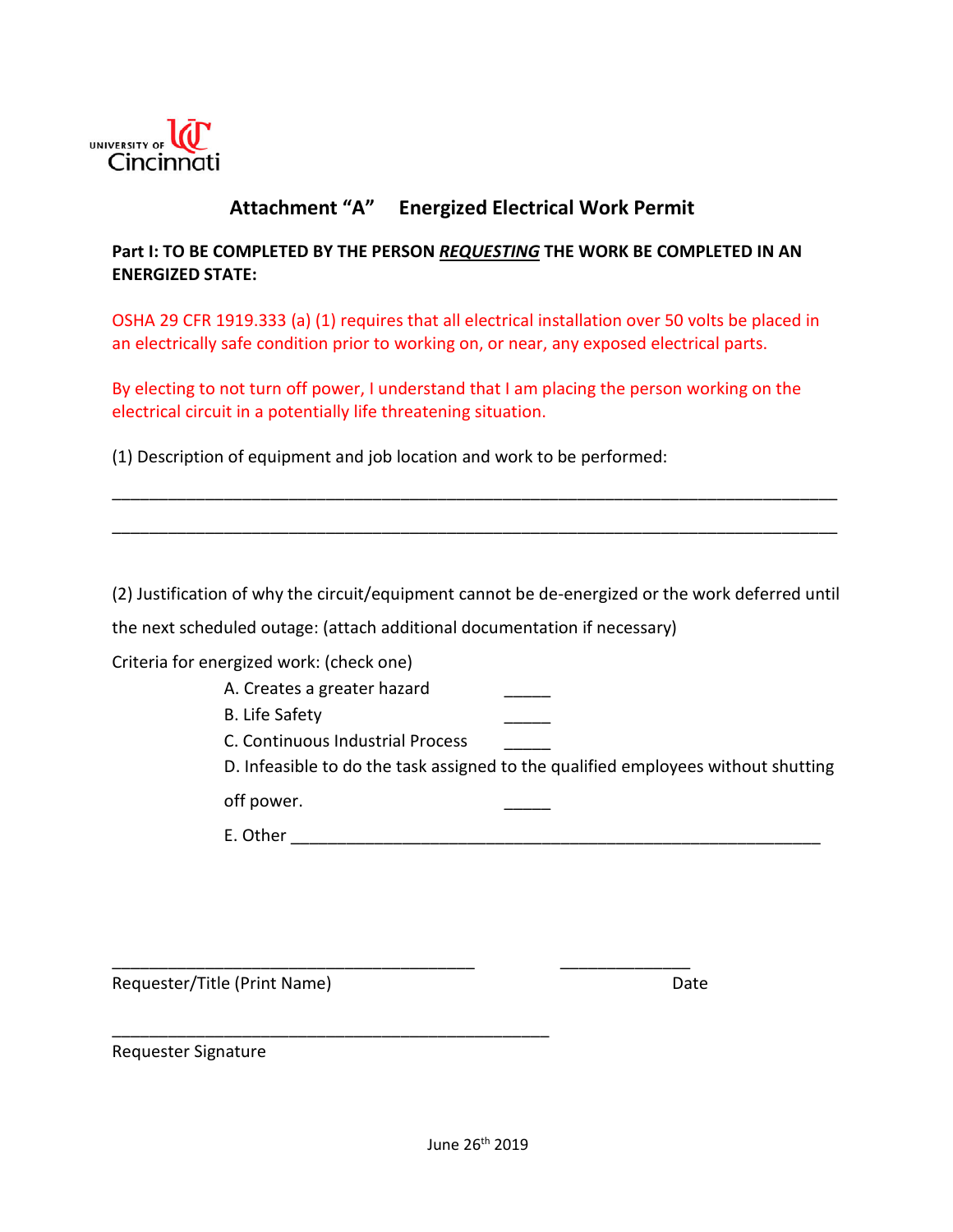#### **Part II: TO BE COMPLETED BY THE ELECTRICALLY QUALIFIED PERSONS** *DOING* **THE WORK:**

Work order number:\_\_\_\_\_\_\_\_\_\_\_\_\_\_\_\_\_

| (1) Do you agree the above described work can be done safely? YES / NO (circle: If no return to |  |
|-------------------------------------------------------------------------------------------------|--|
| requester)                                                                                      |  |

(2) Verification of the electrical circuit to be worked on:

| Panel Name:<br>Circuit Number:                                                                                                                                           |                     |  |
|--------------------------------------------------------------------------------------------------------------------------------------------------------------------------|---------------------|--|
| OCPD Info Maintained per manufactures specs: Yes/No (If no return to requestor)<br><b>Breaker</b><br>Fuse<br>Rating<br>Clearing Time                                     | П<br>П              |  |
| (3) Description of the Safe Work Practices to be employed:                                                                                                               |                     |  |
|                                                                                                                                                                          |                     |  |
|                                                                                                                                                                          |                     |  |
|                                                                                                                                                                          |                     |  |
| (4) Shock Hazard Analysis: Voltage Level Phase to Phase                                                                                                                  |                     |  |
| Approach Boundaries: Limited Restricted                                                                                                                                  |                     |  |
| (5) Results of Flash Hazard Analysis:                                                                                                                                    |                     |  |
| Flash Protection Boundary:                                                                                                                                               | Flash Hazard at 18" |  |
| (6) Necessary personal protective equipment to safely perform the assigned task including the<br>method used to determine the appropriate personal protective equipment: |                     |  |

\_\_\_\_\_\_\_\_\_\_\_\_\_\_\_\_\_\_\_\_\_\_\_\_\_\_\_\_\_\_\_\_\_\_\_\_\_\_\_\_\_\_\_\_\_\_\_\_\_\_\_\_\_\_\_\_\_\_\_\_\_\_\_\_\_\_\_\_\_\_\_\_\_\_\_\_\_\_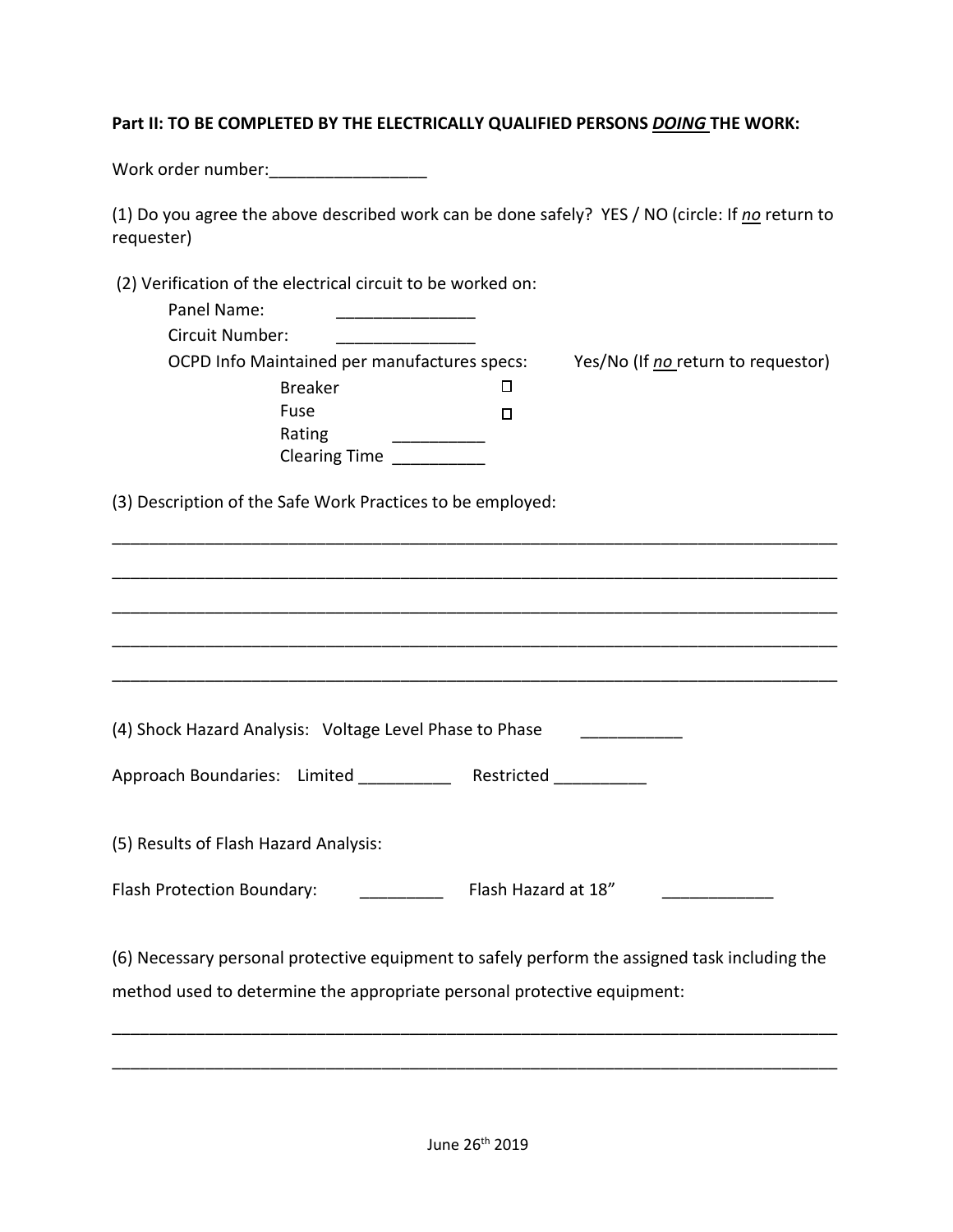(7) Means employed to restrict the access of unqualified persons from the work area:

|                                                                                                                                     |      | (8) Evidence of completion of a Job Briefing including discussion of any job-related hazards: |
|-------------------------------------------------------------------------------------------------------------------------------------|------|-----------------------------------------------------------------------------------------------|
|                                                                                                                                     |      |                                                                                               |
|                                                                                                                                     |      |                                                                                               |
|                                                                                                                                     |      |                                                                                               |
|                                                                                                                                     |      |                                                                                               |
|                                                                                                                                     |      |                                                                                               |
| <b>Electrically Qualified Person(s)</b><br>Date                                                                                     | Date | Electrically Qualified Person(s)                                                              |
|                                                                                                                                     |      |                                                                                               |
|                                                                                                                                     |      |                                                                                               |
| Part III: AUTHORIZED SIGNATURE OF APPROVAL(S) TO PERFORM THE WORK WHILE<br>ELECTRICALLY ENERGIZED. (See Attachment "D" of the ESWP) |      |                                                                                               |

Do you agree the above described work can be done safely? YES/NO (circle: If *no* return to requester)

\_\_\_\_\_\_\_\_\_\_\_\_\_\_\_\_\_\_\_\_\_\_\_\_\_\_\_\_\_\_\_\_ \_\_\_\_\_\_\_\_\_\_\_\_\_\_\_\_\_\_\_\_\_\_\_\_\_\_\_\_\_\_\_\_

| <b>NAME</b> |  | <b>TITLE</b> |
|-------------|--|--------------|
|-------------|--|--------------|

Date\_\_\_\_\_\_\_\_\_\_\_\_\_\_

#### **Part IV: DOCUMENATATION OF ELECTRICALLY ENERGIZED WORK:**

I understand that the above Energized Work was completed on \_\_\_\_\_\_\_\_\_\_\_\_\_\_\_\_\_\_\_\_

Date

\_\_\_\_\_\_\_\_\_\_\_\_\_\_\_\_\_\_\_\_\_\_\_\_\_\_\_\_\_\_\_\_\_\_\_\_\_\_\_ Administrative Supervisor

NOTE: Once work is complete, forward a copy of this form to Assistant Director, Electrical Maintenance.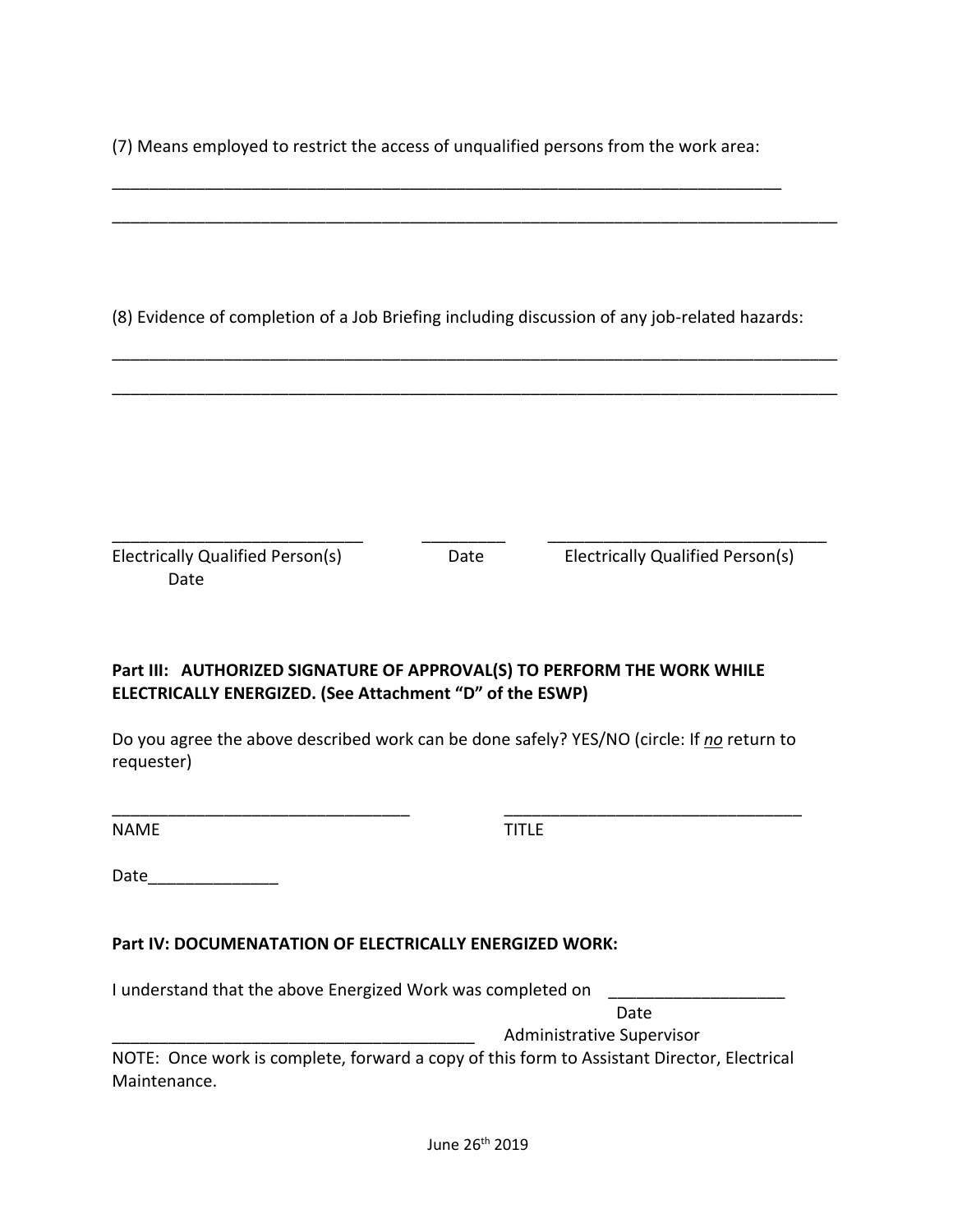

# **Attachment "B"**

## **Electrical Qualified Checklist – 600 volts and below**

| Employee: | Manager:                                                                   |
|-----------|----------------------------------------------------------------------------|
|           | Employee has successfully completed NFPA 70E training                      |
|           | Employee has received training for LOTO                                    |
|           | PPE. Based on job needs, the employee has appropriate clothing, gloves     |
|           | (rubber and leather protectors), head and face (hard hat, face shield and  |
|           | balaclava), hearing and eye protection                                     |
|           | Understands how to properly read Arc Flash labels, determine incident      |
|           | energy levels in Cal/CM <sup>2</sup> and what PPE is appropriate/required. |
|           | Perform glove test – visual inspection and air test for rubber gloves      |
|           | Demonstrate proper use of multi-meter (Current, voltage and continuity)    |
|           | Demonstrate with the proper tester, absence of voltage on 600 volts and    |
|           | below. Must use the Live-Dead-Live verification method.                    |
|           |                                                                            |

**Qualified Worker Signature Manager Signature Date \_\_\_\_\_\_\_\_\_\_\_\_\_\_\_\_\_\_\_\_\_\_\_ \_\_\_\_\_\_\_\_\_\_\_\_\_\_\_\_ \_\_\_\_\_\_**

• **File a copy of completed form with the responsible person for this worker's organizational area (Refer to attachment D in Electrical Safe Work Program)**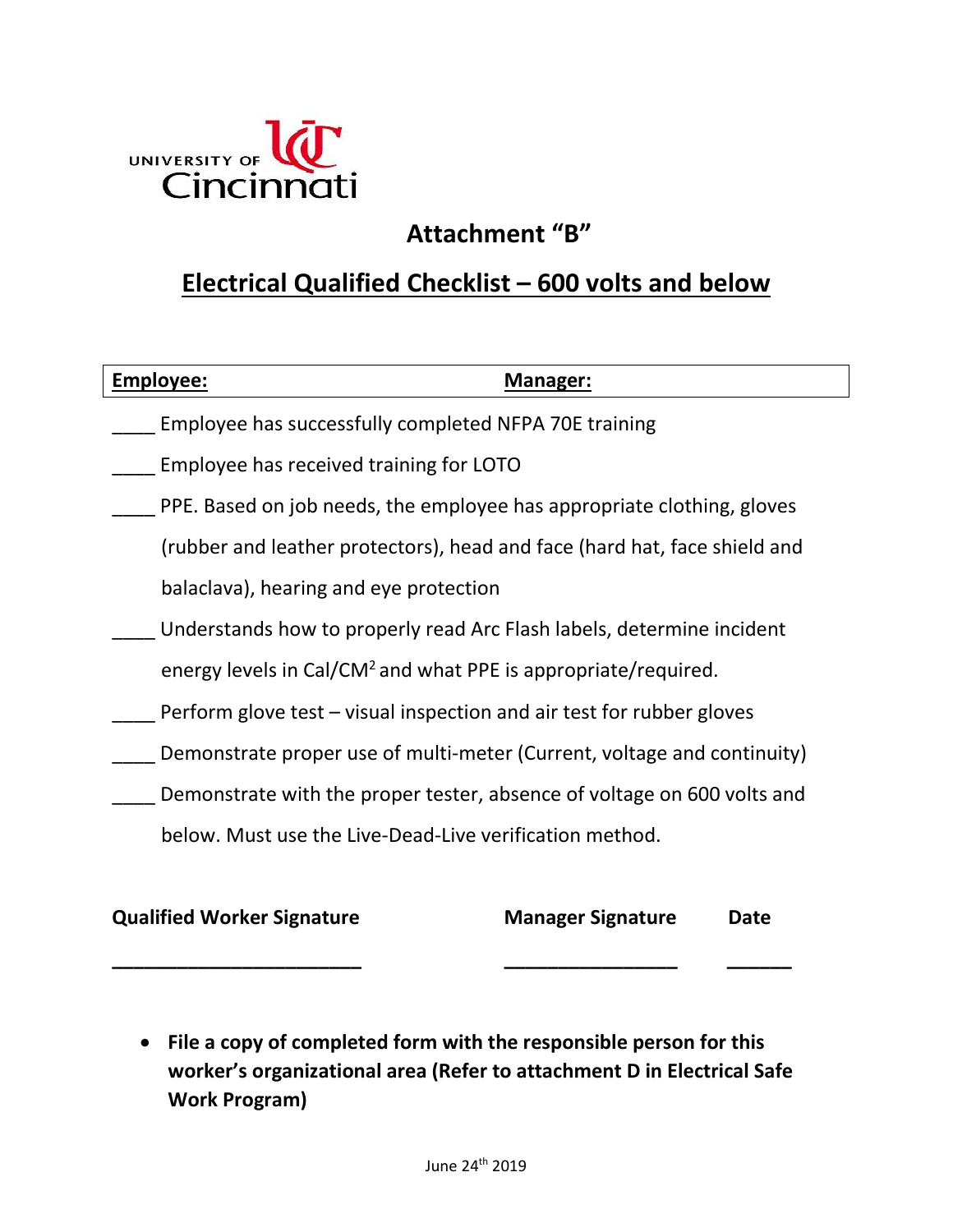

# **Attachment "C"**

# **Electrical Qualified Checklist – Above 600 volts**

| <b>Employee:</b>                                                           | Manager:                                                                                |  |
|----------------------------------------------------------------------------|-----------------------------------------------------------------------------------------|--|
| Employee has successfully completed NFPA 70E training.                     |                                                                                         |  |
| Employee has received training for LOTO.                                   |                                                                                         |  |
|                                                                            | PPE. Based on job needs, the employee has appropriate clothing, gloves                  |  |
|                                                                            | (rubber and leather protectors), head and face protection (hard hat, face shield and    |  |
| balaclava), hearing and eye protection.                                    |                                                                                         |  |
|                                                                            | Understands how to properly read Arc Flash labels, determine incident                   |  |
| energy levels in cal/cm <sup>2</sup> and what PPE is appropriate/required. |                                                                                         |  |
|                                                                            | Perform glove test – visual inspection and air test for rubber gloves                   |  |
| Demonstrate proper use of multi-meter (current, voltage and continuity)    |                                                                                         |  |
| Demonstrate with the proper proximity tester, absence of voltage on a      |                                                                                         |  |
|                                                                            | 12,470 volt system. Must perform test by using the Live-Dead-Live                       |  |
| verification method                                                        |                                                                                         |  |
|                                                                            | Demonstrate grounding and short circuit techniques while wearing the appropriate PPE    |  |
|                                                                            | using a hot stick connecting to the ground tap first and then to the grounding elements |  |
|                                                                            | Demonstrate proper use and knowledge of live line tools (hot stick and                  |  |
| specific tools of task)                                                    |                                                                                         |  |
|                                                                            |                                                                                         |  |
| <b>Qualified Worker Signature</b>                                          | <b>Manager Signature</b><br>Date                                                        |  |

**\* File a copy of completed form with the responsible person for this worker's organizational area (Refer to attachment D in Electrical Safe Work Program)** 

**\_\_\_\_\_\_\_\_\_\_\_\_\_\_\_\_\_\_\_\_\_\_\_ \_\_\_\_\_\_\_\_\_\_\_\_\_\_\_\_ \_\_\_\_\_\_**